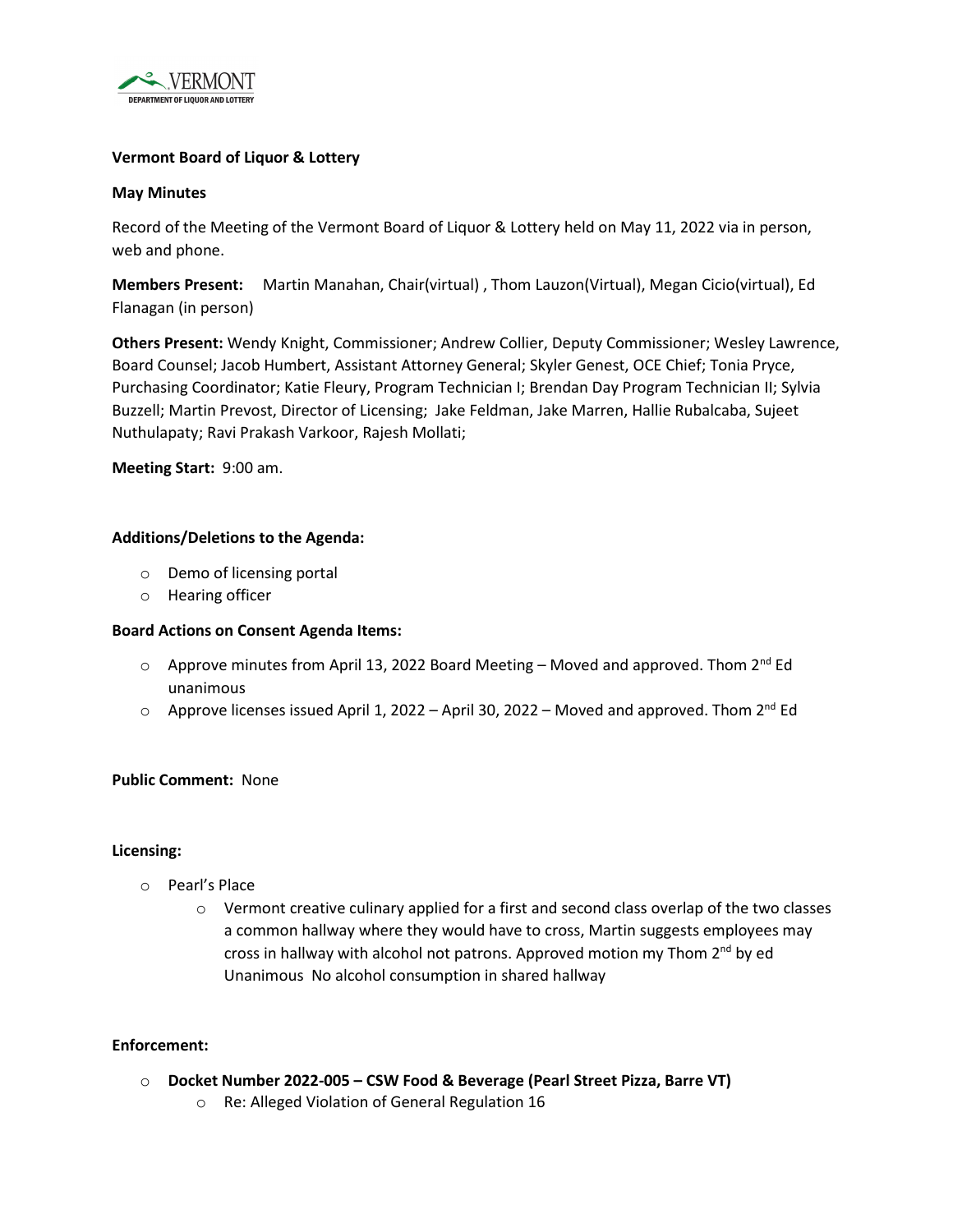

 $\circ$  Agreement reached; hard copy of signed agreement has not been received yet but has received scanned copy. Will be put on schedule for next month pending when we have a hard copy and check

## **Discussion Items**

- o VCPM distribution model final report
	- o Tabled until June meeting
	- o Power point presented by Jake Marren
- o Retailer License Agreement Lottery
	- o New gaming systems coming out good time to start new agreement
	- $\circ$  With new agreement it allows lottery to give approval for placement of play stations at agent locations
	- o Merging two separate agreements into one
	- o New agreement has language needed for State contracts.
	- $\circ$  Motion by Ed 2<sup>nd</sup> by Thom unanimous
- o Demo of licensing portal
	- o Skyler Genest demonstrated new licensing system
- o Hearing officer
	- o Backlog of cases which a hearing officer would help aid that.
	- o Focused mainly on compliance related issues.
	- o 14 pending cases that would fit seeing hearing officer
	- o Motion to appoint Wesley as hearing officer, Jacob training DLC Enforcement, and a trail run motion by Thom 2<sup>nd</sup> by Ed Flanagan unanimous looking for recap in June meeting

#### **Commissioner Comments:**

- o Renewals went smoothly this year
- o First jackpot winner in VT for Lucky for Life bought in Colchester
- o Powerball and Lucky for Life sales up
- o Megabucks sales down
- o April YoY liquor sales were flat up. Year to date up 7.2%
- o On premise liquor sales March YoY up 51%
- o April YoY up 30% for on premise liquor sales
- o Sci Games conversions going well
- o New B2B projects getting ready to launch
- o West Rutland and Middlebury locations up for bid liquor stores
- o 69 retail agent's locations audited
- o Rich Morey joining as director of retail ops
- o Trucks now have VTrans Drive Well Campaign on them
- o Liquor omnibus H730 making its way through legislator
	- o New definition for cider
	- o Small tweak to special event permits
	- $\circ$  New category definition of low ABV RTD to be distributed in the private sector